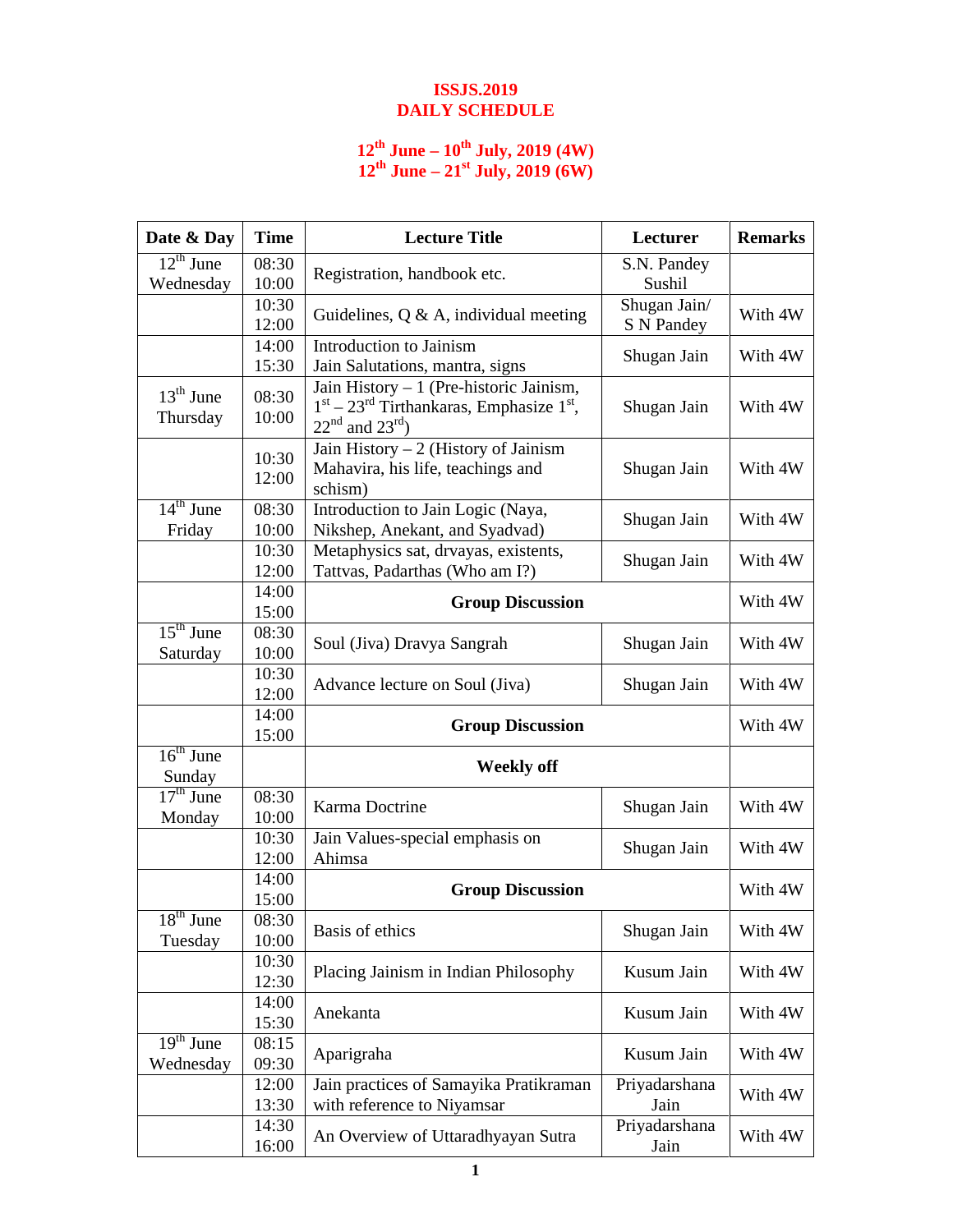| Dasavaikalika first Chapter along with<br>10:30<br>Jain<br>Thursday<br>its Uniqueness<br>Priyadarshana<br>11:00<br>Eleven tools of Jain Logic-I<br>13:00<br>Jain<br>Priyadarshana<br>14:00<br>Eleven tools of Jain Logic-II<br>16:30<br>Jain<br>$21st$ June<br>07:00<br>Puja at Smarak<br>08:00<br>Friday<br>09:00<br>Ritual, festivals, pujas, pilgrimage,<br>Shugan Jain<br>10:30<br>ceremonies<br>11:00<br>Priyya, Pradeep | With 4W<br>With 4W<br>With 4W<br>With 4W<br>With 4W<br>With 4W |
|-------------------------------------------------------------------------------------------------------------------------------------------------------------------------------------------------------------------------------------------------------------------------------------------------------------------------------------------------------------------------------------------------------------------------------|----------------------------------------------------------------|
|                                                                                                                                                                                                                                                                                                                                                                                                                               |                                                                |
|                                                                                                                                                                                                                                                                                                                                                                                                                               |                                                                |
|                                                                                                                                                                                                                                                                                                                                                                                                                               |                                                                |
|                                                                                                                                                                                                                                                                                                                                                                                                                               |                                                                |
|                                                                                                                                                                                                                                                                                                                                                                                                                               |                                                                |
| Devotion (Bhaktamar Stotra), practical<br>and Aashi<br>12:30                                                                                                                                                                                                                                                                                                                                                                  |                                                                |
| $22nd$ June<br>Visit Lal Mandir, Gandhi Museum, Ahimsa Sthal, Badi                                                                                                                                                                                                                                                                                                                                                            |                                                                |
| Saturday<br>Dadabari, Panchsheel (home visit)                                                                                                                                                                                                                                                                                                                                                                                 | With 4W                                                        |
| $23^{\text{rd}}$ June<br><b>Weekly off</b><br>07:00                                                                                                                                                                                                                                                                                                                                                                           |                                                                |
| Sunday<br>(Taj Mahal Visit Optional)                                                                                                                                                                                                                                                                                                                                                                                          |                                                                |
| $24^{\text{th}}$ June<br>09:00<br>Tattvarthsutra<br>Shugan Jain<br>10:30<br>Chapter VIII.1-9<br>Monday                                                                                                                                                                                                                                                                                                                        | With 4W                                                        |
| 11:00<br>Tattvarthsutra<br>Shugan Jain<br>12:30<br>Chapter IX.1-8, 18                                                                                                                                                                                                                                                                                                                                                         | With 4W                                                        |
| $25^{\rm h}$ June<br>Tattvarthsutra<br>08:30<br>Shugan Jain<br>10:00<br>Chapter IX.9-27<br>Tuesday                                                                                                                                                                                                                                                                                                                            | With 4W                                                        |
| Shravakachar /<br>11:00<br>S.N. Pandey                                                                                                                                                                                                                                                                                                                                                                                        | With 4W                                                        |
| 12:30<br>Conduct of householder votary                                                                                                                                                                                                                                                                                                                                                                                        |                                                                |
| 14:00<br><b>Spiritual Purification</b><br>Shugan Jain<br>15:30                                                                                                                                                                                                                                                                                                                                                                | With 4W                                                        |
| $26th$ June<br>08:30<br>Nonviolent food<br>Shugan Jain<br>Wednesday<br>10:00                                                                                                                                                                                                                                                                                                                                                  | With 4W                                                        |
| 10:30<br>Prakash C Jain<br>Jain Society<br>12:00                                                                                                                                                                                                                                                                                                                                                                              | With 4W                                                        |
| 14:00<br><b>Group Discussion</b><br>15:30                                                                                                                                                                                                                                                                                                                                                                                     | With 4W                                                        |
| $27th$ June<br>10:00<br>Prakash C Jain<br>Jain Diaspora<br>11:30<br>Thursday                                                                                                                                                                                                                                                                                                                                                  | With 4W                                                        |
| 12:00<br>Prakash C Jain<br>Jain Women<br>14:00                                                                                                                                                                                                                                                                                                                                                                                | With 4W                                                        |
| $28th$ June<br>08:30<br>Shugan Jain/<br>Select verse RKS<br>10:00<br>S N Pandey<br>Friday                                                                                                                                                                                                                                                                                                                                     | With 4W                                                        |
| 10:30<br>Shugan Jain<br>Paper Sallekhana / Santhara<br>12:00                                                                                                                                                                                                                                                                                                                                                                  | With 4W                                                        |
| $29th$ June<br>10:00<br>Jain Art of Cloth Painting<br>Neeru Misra<br>Saturday<br>11:30                                                                                                                                                                                                                                                                                                                                        | With 4W                                                        |
| Deogarh Jain Temples – some<br>12:00<br>iconographic study of art and<br>Neeru Misra<br>13:30<br>architecture                                                                                                                                                                                                                                                                                                                 | With 4W                                                        |
| $30th$ June<br>Leave for Teerthdham Mangalayatan (Aligarh)<br>06:00<br>Sunday<br>(4 hrs. bus journey)                                                                                                                                                                                                                                                                                                                         |                                                                |
| 10:00<br>Puja at & visit Teerthdham<br>11:00<br>Mangalayatan                                                                                                                                                                                                                                                                                                                                                                  | With 4W                                                        |
| Meeting with Shri Pawan Jain<br>11:00<br>(if possible)                                                                                                                                                                                                                                                                                                                                                                        | With 4W                                                        |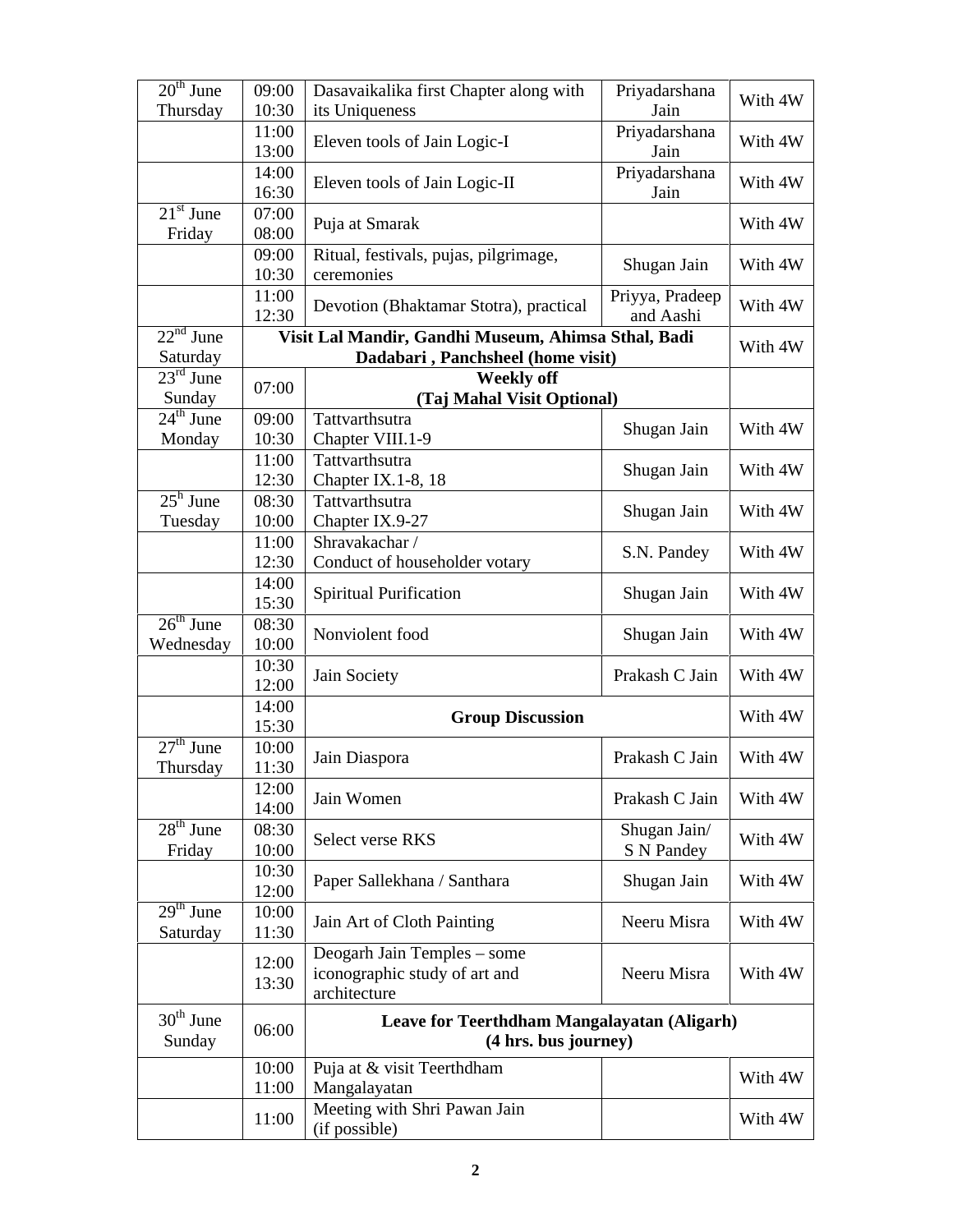|                                   | 14:00                   | Leave for Mangalayatan University<br>after Lunch                                                                                    |                                    | With 4W |  |
|-----------------------------------|-------------------------|-------------------------------------------------------------------------------------------------------------------------------------|------------------------------------|---------|--|
| $1st$ July<br>Monday              | 09:00<br>10:00          | Brief about University and tour                                                                                                     | University<br>representative       | With 4W |  |
|                                   | 10:30<br>12:00          | Samaysar Overview                                                                                                                   |                                    | With 4W |  |
|                                   | 14:30                   | Train to Valsad (Dharampur) from Mathura<br>Train Depart at 16:50 (14 hrs. journey)                                                 |                                    |         |  |
| $2nd$ July<br>Tuesday             | 13:45<br>15:00          | About Smd. Rajchandra/Gurudevshri<br>Rakeshbhai/Rajchandra Mission                                                                  | Atmarpit<br>Rakshitji/<br>Snehaben | With 4W |  |
|                                   | 19:30<br>20:00          | Aarati/Devavandan                                                                                                                   |                                    | With 4W |  |
| $3rd$ July<br>Wednesday           | 07:00<br>07:45          | Yoga Practice                                                                                                                       |                                    | With 4W |  |
|                                   | 09:00<br>10:15          | Atmasiddhi Shastra of Rajchandra                                                                                                    | Atmarpit Rajuji                    | With 4W |  |
|                                   | 13:45<br>15:00          | Amulya Tattva Vichar of Rajchandra                                                                                                  | Atmarpit Rajuji                    | With 4W |  |
| $4th$ July<br>Thursday            | 07:00<br>07:45          | Yoga Practice                                                                                                                       |                                    | With 4W |  |
|                                   |                         | Ashram Visit                                                                                                                        |                                    | With 4W |  |
|                                   | 13:45<br>15:00          | Impact of Smd. Rajchandra on Gandhi<br>(29 Qs by Gandhi and Rajchandra<br>response)                                                 | Atmarpit<br>Snehalben              | With 4W |  |
| $\overline{5^{th}$ July<br>Friday | 07:00<br>07:45          | Yoga Practice                                                                                                                       |                                    | With 4W |  |
|                                   | 09:00<br>10:15          | Dashlakshan Dharma                                                                                                                  | Atmarpit Rajuji                    | With 4W |  |
|                                   | 14:00<br>15:15          | Highlights of the Similarities and<br>differences in Jainism & Buddhism;<br>and relevance of these two traditions in<br>modern days | Led by Dr.<br>Volkmar              | With 4W |  |
|                                   | 15:30<br>16:45          | do                                                                                                                                  | do                                 | With 4W |  |
| $6th$ July<br>Saturday            |                         | Visit schools & hospital governed by<br><b>SRM</b>                                                                                  |                                    | With 4W |  |
|                                   | 13:45<br>15:00          | Discussion on Aparigraha & its<br>application                                                                                       |                                    | With 4W |  |
|                                   |                         | <b>Train to Pune from Valsad (Dharampur)</b>                                                                                        |                                    |         |  |
| $7th$ July                        |                         | Train Depart at 21.40 (7 hrs. journey)<br><b>Arrive at Pune Station at 04:40</b>                                                    |                                    |         |  |
| Sunday                            |                         | Pune to Naval Veerayatan by bus (2.5 hrs. journey)                                                                                  |                                    |         |  |
|                                   |                         | <b>Group Discussion</b>                                                                                                             |                                    | With 4W |  |
| $8th$ July<br>Monday              | 09:00<br>10:30          | Svetambara literature                                                                                                               | Ellen Gough                        | With 4W |  |
|                                   | 11:00<br>12:30          | Navkar Mantra                                                                                                                       | Ellen Gough                        | With 4W |  |
|                                   | <b>Group Discussion</b> |                                                                                                                                     |                                    | With 4W |  |